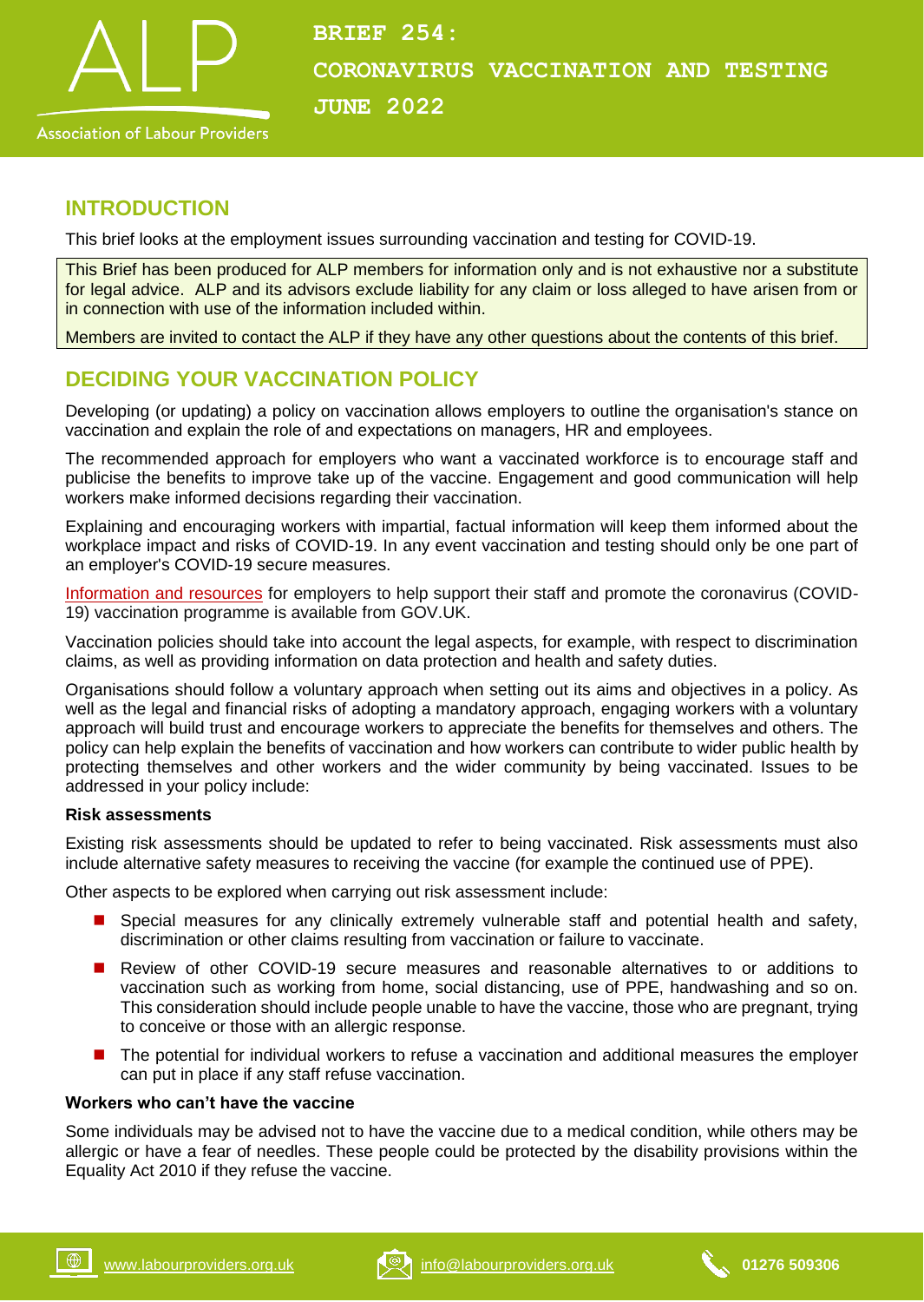

# **BRIEF 254: CORONAVIRUS VACCINATION AND TESTING JUNE 2022**

**Association of Labour Providers** 

[MHRA has advised](https://assets.publishing.service.gov.uk/government/uploads/system/uploads/attachment_data/file/951155/COVID-19_vaccination_programme_guidance_for_healthcare_workers_11_January_2021_V3.1.pdf) that individuals with a history of anaphylaxis to food, an identified drug or vaccine, or an insect sting can still receive any COVID-19 vaccine, as long as they are not known to be allergic to any component of the vaccine. The policy for recipients of the current Pfizer COVID-19 vaccines is that the person should wait for a minimum of 15 minutes before leaving the vaccination site and especially before driving. All vaccination sites should have equipment for managing an anaphylactic reaction.

For workers with a genuine medical reason that prevents vaccination, employers may take other steps with regards to health and safety, for example reinforcing their COVID-19 secure working environment, facilitating remote working where possible, or considering a different role. In some cases, medical advice may need to be taken with the worker's consent.

#### **Workers who may be hesitant**

'*Vaccine hesitancy'* is the term used to describe either a delay in taking vaccines, or a refusal to have them.

Employers should listen to any concerns workers have around vaccination with empathy and understanding.

Line managers will likely be the first port of call for most employee concerns – hopefully the relationship they have with their team will be based on trust and the kind of environment that enables honest conversation. Managers also need to be briefed on the organisation's vaccination policy and any awareness campaign around vaccinations, possible questions and concerns they could face from workers about the vaccine, and how to deal with them.

#### **Pregnant or breastfeeding workers**

COVID-19 vaccination is [strongly recommended for pregnant and breastfeeding women](https://www.gov.uk/government/publications/covid-19-vaccination-women-of-childbearing-age-currently-pregnant-planning-a-pregnancy-or-breastfeeding/covid-19-vaccination-a-guide-for-women-of-childbearing-age-pregnant-planning-a-pregnancy-or-breastfeeding) .

Women do not need to avoid pregnancy after vaccination. However, those who avoid vaccination because they are planning a pregnancy may be able to use this to assert sex discrimination if they are then treated less favourably or are later dismissed due to this refusal.

Employers should consider any cases of hesitancy individually, offering support and directing to NHS and government advice where possible.

#### **Workers who refuse the vaccine**

Workers may refuse vaccines for many reasons, ranging from concerns about potential allergy, a phobia of needles or misplaced concerns about fertility. There is also misinformation around vaccines including disbelief about the rigorousness of the approval process, which could lead to concerns or refusal.

Whatever reason a worker has for refusing to be vaccinated, employers must consider each case individually, taking into account the issues outlined below. Some of the concerns people may have could reflect deeply held views or feelings of apprehension, and these are taking place against a backdrop of heightened levels of fear and anxiety due to the pandemic and the challenging circumstances many are experiencing.

### ■ Refusal due to philosophical belief

Some workers have an anti-vaccination belief. They could argue this is a protected philosophical belief under the Equality Act 2010. For example, a worker who believes in natural medicine only could try to establish that this belief is genuinely held and worthy of respect, which could lead to a claim that would need to be evaluated by a tribunal if progressed.

Similar claims may arise from vegans who may also be protected under the Equality Act if a vaccine includes animal products. The COVID-19 vaccines do not contain any products derived from animals so this should be made clear to workers.

Employers should discuss someone's concerns and objections and take them seriously, by listening to their reasons for refusing vaccination and, if necessary, exploring other COVID-19 secure ways of working.



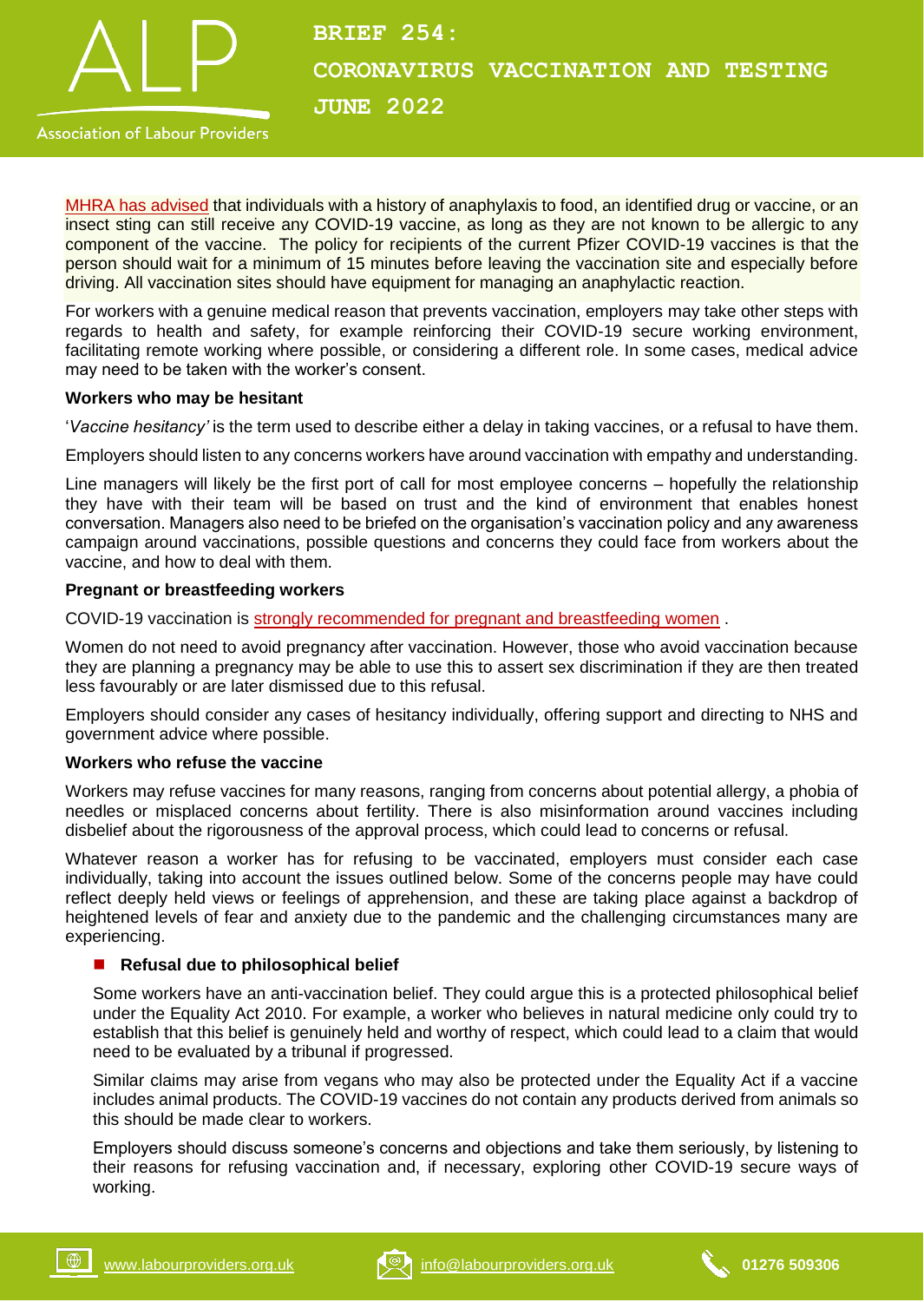

#### **Association of Labour Providers**

#### **Refusal due to religious belief**

Some workers may refuse to be vaccinated on the basis of their religious beliefs. Religious beliefs do not have to be shared by everybody within that religion. Therefore, an anti-vaccination belief could be held by some people of a certain faith and potentially be protected, even though others of the same faith are in favour of vaccination. Employers will have to take each case on its merits and listen to a worker's reasons for refusing vaccination and if necessary explore other COVID-19 secure ways of working.

Although pork gelatine is historically used in some vaccines, which could lead to refusal on the grounds of religious belief for people of Muslim, Jewish or Hindu faith, the COVID-19 vaccines being used in the UK do not use pork gelatine. In fact, the UK COVID-19 vaccine rollout is endorsed by the British Islamic Medical Association, Hindu Council UK, and the Board of Deputies of British Jews. Full information on the ingredients of the Oxford-AstraZeneca, Pfizer-BioNTech, Moderna and other vaccines can be found on their websites and patient information leaflets. This information can be used to discuss any objections based on religious beliefs.

Other religious groups with an objection to vaccines include religions that rely on faith healing including some Christian churches. Some Amish may be reluctant to vaccinate. Employers should listen to any reasons for refusing vaccination and, where needed, consider other COVID-19 secure ways of working.

#### **Options if staff refuse vaccination**

If workers refuse vaccination employers should seriously consider the worker's reasons and any concerns they may have, and look to implement alternative solutions, if relevant. This could include working from home if possible, social distancing within the workplace, screens, the use of PPE and so on. The employer may be willing to consider changing the worker's work responsibilities or role if this could enable them to work remotely or in a safer working environment.

Ultimately, if their return to the workplace could pose a threat to the wider workforce's health and safety, employers may consider not allowing unvaccinated workers to return to the workplace. This entails a legal risk for the employer. Indirectly pressurising workers to be vaccinated (such as with disciplinary action) is likely to result in claims and will be less successful, ultimately, than the encouragement approach of sharing educational factual information.

## **HOW TO EVIDENCE VACCINATION STATUS**

COVID-19 status is shown in the UK by using the NHS COVID pass to show coronavirus vaccination details or test results.

#### **England and Wales**

The [NHS COVID Pass](https://www.nhs.uk/conditions/coronavirus-covid-19/covid-pass/) is accessed through the free NHS App on a mobile device such as a smartphone or tablet. This modified NHS app is based on the app that many people use to book appointments with their GP, so it can now show whether people have been vaccinated and tested for the virus.

People without access to a smartphone, computer or tablet, can call 119 from within the UK. Select the 'NHS COVID Pass service' and ask for an NHS COVID Pass letter to be posted to them.

The certification is available to people two weeks after the second dose of the Moderna, AstraZeneca or Pfizer vaccines, or one dose of the Janssen vaccine. Alternatively it can be used for people who have had a negative PCR test or rapid lateral flow test within the past 48 hours. A positive PCR test will also lead to an NHS COVID pass after the person has finished self-isolating and for up to 180 days after taking the test. The NHS COVID Pass is not available for children under 15.

#### **Scotland**

The [COVID Status app](https://www.nhsinform.scot/nhs-scotland-covid-status) (or COVID passport) can be downloaded through the free app on a mobile device for anyone over the age of 17.

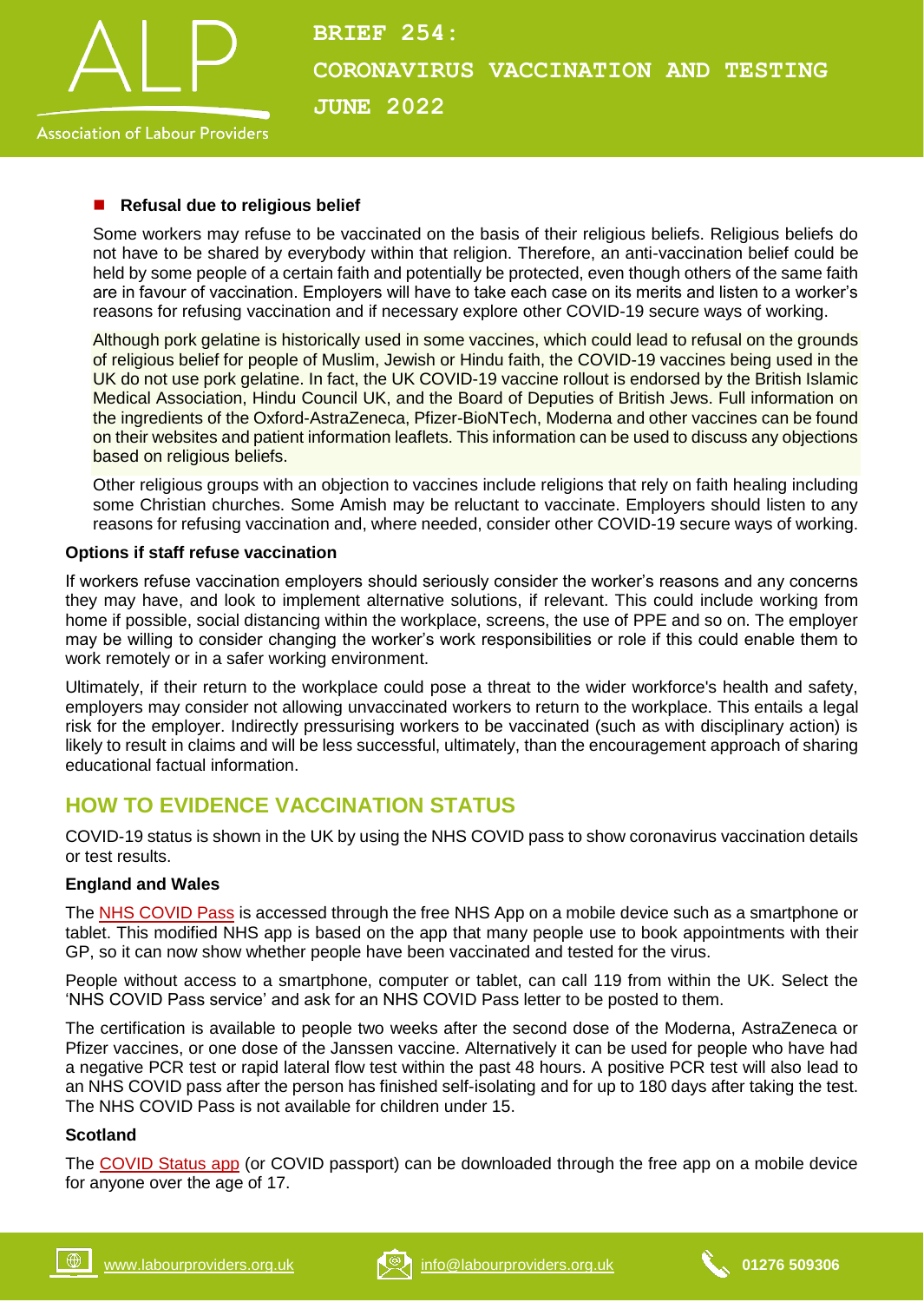

COVID-19 vaccination status from vaccinations received in Scotland can also be obtained by requesting a printed copy of status online or by telephoning the COVID-19 status helpline to request one by post. The letter can be requested by anyone who has had a full dose of the coronavirus vaccine including those aged 16 and 17.

#### **Northern Ireland**

The [COVIDCert NI app](https://www.nidirect.gov.uk/services/apply-domestic-covid-vaccination-certificate) is available for those who received their vaccination in Northern Ireland to download to a mobile device.

A digital certificate or a letter can also be applied for from [Applying for a digital COVID certificate|COVIDCert](https://covidcertni.nidirect.gov.uk/Customer/Home/Landing)  [NI| nidirect.](https://covidcertni.nidirect.gov.uk/Customer/Home/Landing)

# **CORONAVIRUS TESTING**

#### **Risk assessments**

Employers must consider whether to test as part of their risk assessments. A testing programme may reduce the risk of a workplace outbreak but protecting the health and safety of employees, and the views of the employees, themselves needs to be balanced.

#### **Choice and quality of tests**

Before deciding to test staff, employers should decide upon the type of testing to be used, the reliability and longevity of the test and what the test result means. Employers should keep up to date with the forms of testing available as the science is evolving rapidly. The main forms of test are summarised below.

The main forms of test are:

- **PCR tests** are used primarily in people who have symptoms and are the main type used on the NHS website. The PCR swab test is the most accurate means of testing but takes some time to perform. These tests identify the genetic material of the virus and the swab kits have to go to the lab, rather than be tested on site. The PCR tests are better at finding smaller amounts of the virus, especially early in infection.
- **Lateral flow devices** (LFDs) are one of the tests being used to help detect the presence of the COVID-19 from a nose and throat swab sample and is taken by people who do not have COVID-19 symptoms. Results can usually be delivered in under 30 minutes.
- LAMP tests (loop mediated isothermal amplification) provide results in about 90 minutes, but trained staff are required to operate the testing.
- **Antibody tests** involve blood samples and check if the person has had coronavirus. This second type of test indicates past, rather than current, infection. These are mainly being used by scientists to estimate what percentage of the population has had COVID-19, rather than to diagnose individuals.

The Medicines and Healthcare products Regulatory Agency (MHRA) has issued [guidance](https://www.gov.uk/government/publications/how-tests-and-testing-kits-for-coronavirus-covid-19-work/for-patients-the-public-and-professional-users-a-guide-to-covid-19-tests-and-testing-kits) explaining how both virus and antibody tests work and regulates the law on medical devices in the UK including safety and quality of tests. Employers are obliged to ensure that any test kit they use has a ''CE mark'' to designate a certain standard, as without it the tests may not be permissible in the EU or UK.

# **DECIDING YOUR TESTING POLICY**

Employers who do decide to request testing of their workers should consider putting a COVID-19 testing policy in place to outline your stance on the need for testing and ensure processes are consistent and transparent. Policies and procedures should cover:

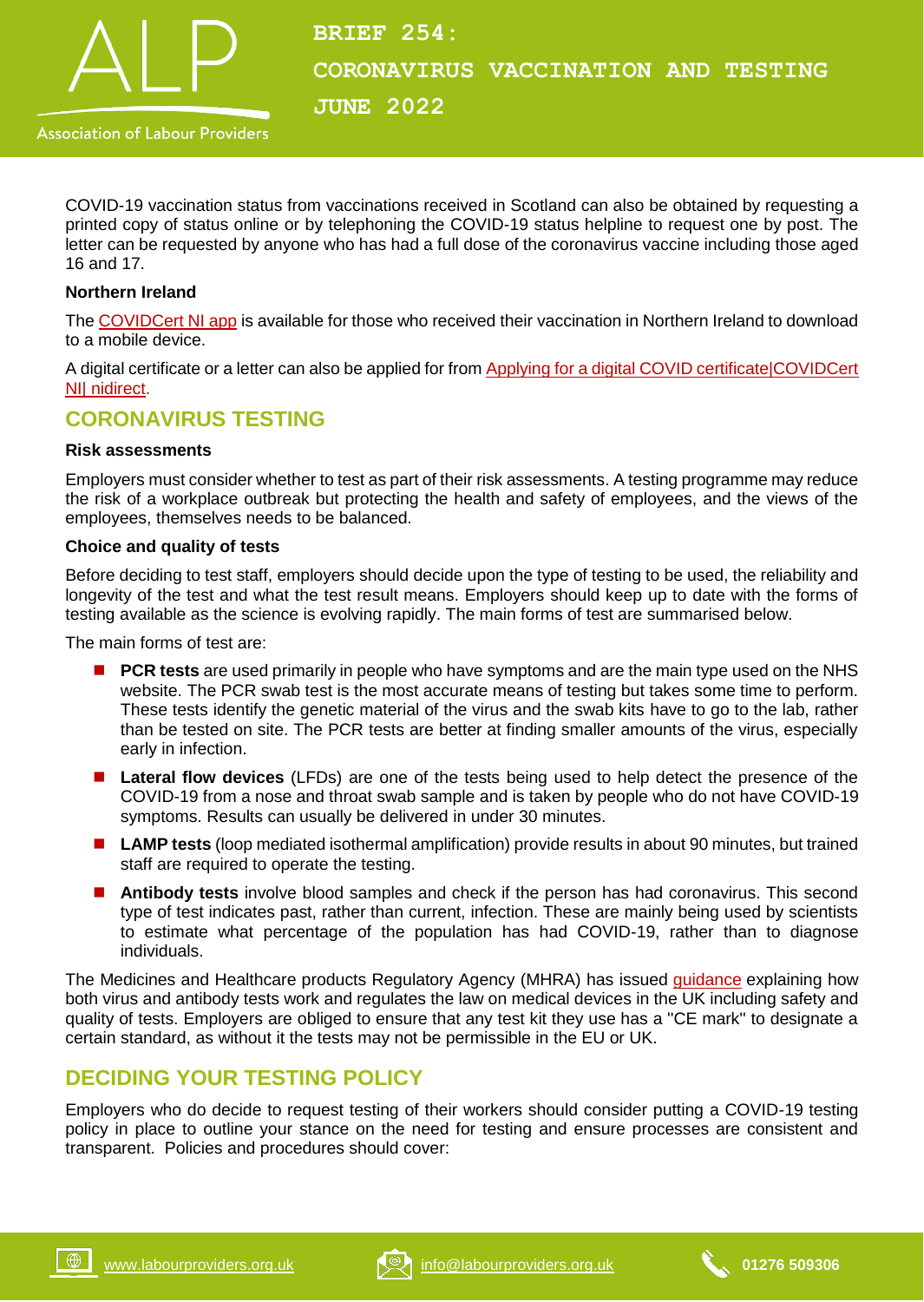

# **BRIEF 254: CORONAVIRUS VACCINATION AND TESTING JUNE 2022**

#### **Voluntary or mandatory testing?**

Agreement is critical as any attempt to test workers without their agreement could be an assault. In a minority of cases the employment contract may already contain the worker's agreement if there are provisions requiring workers to take medical tests (as with drug testing).

If there is no original contractual clause and no subsequent agreement to being tested employers could try to insist workers must agree because to refuse would breach the following obligations:

- The implied term to obey the reasonable instructions of the employer. Because of the health, safety duty below it could be a reasonable management instruction to require private testing.
- The obligations to ensure staff health and safety under the Health and Safety at Work Act 1974.
- The implied duty of mutual trust and confidence to other workers- justifying requesting other workers to take a test.

The best course of action will likely be for employers to encourage staff to agree to be tested and publicise the benefits. Employers can emphasise the extent of their duty to protect the health and wellbeing of other workers.

If employers try to make testing a compulsory condition of employment the legal problems could include discrimination claims on grounds of disability, pregnancy or religion and belief, or unfair dismissal claims or constructive unfair dismissal if employers discipline, dismiss or threaten workers because they refuse to be tested.

#### **Workers who refuse to be tested**

If workers refuse to be tested an employer could consider taking action against them under the appropriate conduct or disciplinary procedure. However, the testing should be necessary and proportionate and the employer should consider the reasons why the worker refused as they may have a legitimate reason for refusal.

If there is no agreement and no contractual clause to be tested employers must try and rely on the implied duties to obey an employer's reasonable instructions, the implied term of trust and confidence and their obligations to ensure staff health and safety under the Health and Safety at Work Act 1974.

To ensure the health, safety and welfare of staff, an employer can argue it is a reasonable management instruction to be tested. Workers' refusal to comply could be in breach of these duties as well as a failure to comply with their Health and Safety obligations but this depends on the overall context.

Employers may decide (based on their health and safety duty to other workers) that testing is so critical to their workplace safety measures they will discipline those who don't agree. Disciplining workers who refuse testing for COVID-19 basically involves the same issues as asking workers to disclose a previous test or attempting disciplining them for failure to agree to vaccination. The legal hurdles and risks of disciplining workers who refuse testing depends on the nature of the workplace, the reasons for the refusal, any local outbreaks, whether there are particularly vulnerable colleagues and the extent of risk.

If alternatives such as working from home are available this makes it harder for employers to justify testing. Workers may argue that testing is not necessary or proportionate because the employer's health and safety obligations can be met in other ways.

The risks, in summary, are data protection, disability, philosophical belief or pregnancy discrimination or unfair dismissal claims.

Ultimately employers have to decide if they are prepared to risk disciplining or even dismissing workers who refuse to be tested.